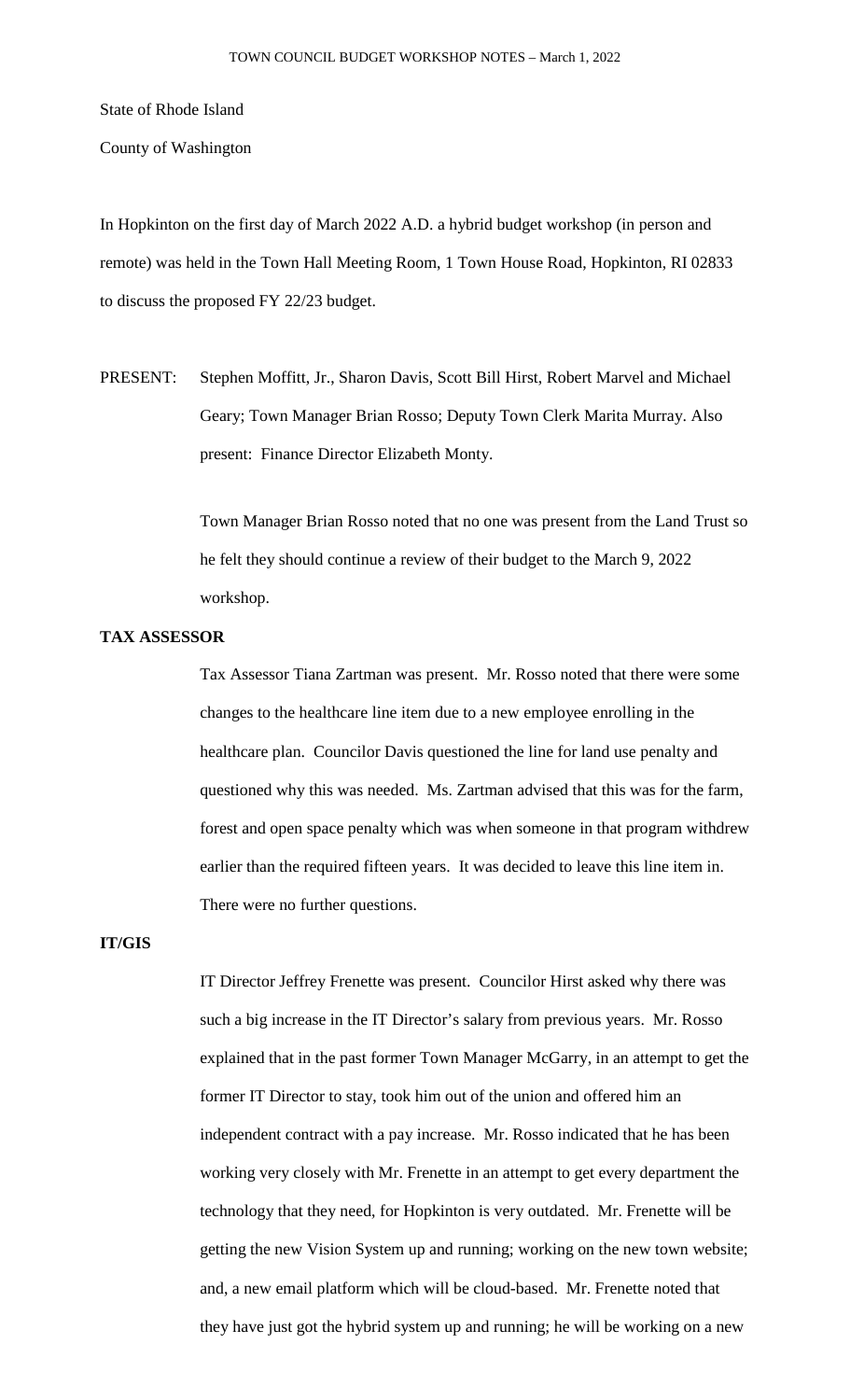email system; and thereafter, he will work on the website. Mr. Rosso noted that the police department calls Mr. Frenette almost daily asking for his assistance as well.

#### **TAX COLLECTOR**

Tax Collector Mary Lynn Caswell was present. Ms. Caswell indicated that she has been over-running her tax bill expense line item and therefore has increased that by \$500 which she believed would be sufficient. Mr. Rosso commented on including an insert with the tax bills noting that Ms. Caswell would work with Vision to make that happen. Ms. Caswell noted that she did received several quotes to include a notice in with the tax bills and Mr. Rosso advised that this line item could be increased when they knew what that additional cost will be or it could be taken out of the Council contingency fee.

### **MUNICIPAL COURT**

Mary Lynn Caswell as present for the Municipal Court budget. It was noted that their revenue was down due to COVID which had stopped them from holding Municipal Court for over a year. Court has started again and she hopes that the revenue will improve.

### **CAPITAL IMPROVEMENT PLAN**

Mr. Rosso noted that the Vision upgrade was on the CIP list, as well as the cost of the full reval. Finance Director Elizabeth Monty indicated that due to COVID all reval meetings are by phone calls, with no physical meetings held at the town hall. She noted there were over 5,000 parcels to revalue and they look at the market for the three years prior. The representatives from Vision will try to see every property, though people may choose to not allow them in. Councilor Davis asked if someone installed a new roof, new furnace or a whole house generator, would this add value to their property and Ms. Monty indicated no, not by itself. If they were to get a complete upgrade of their home, inside and out, then that would matter as to value. She believed a new roof was just maintenance and a new generator is not taxable. Mr. Rosso noted that everyone gets very nervous about their revaluations and explained that your taxes do not go up when your house is revalued because they decrease the tax rate inversely to achieve the same tax levy. The only time that peoples' taxes go up is during the budget process. If your